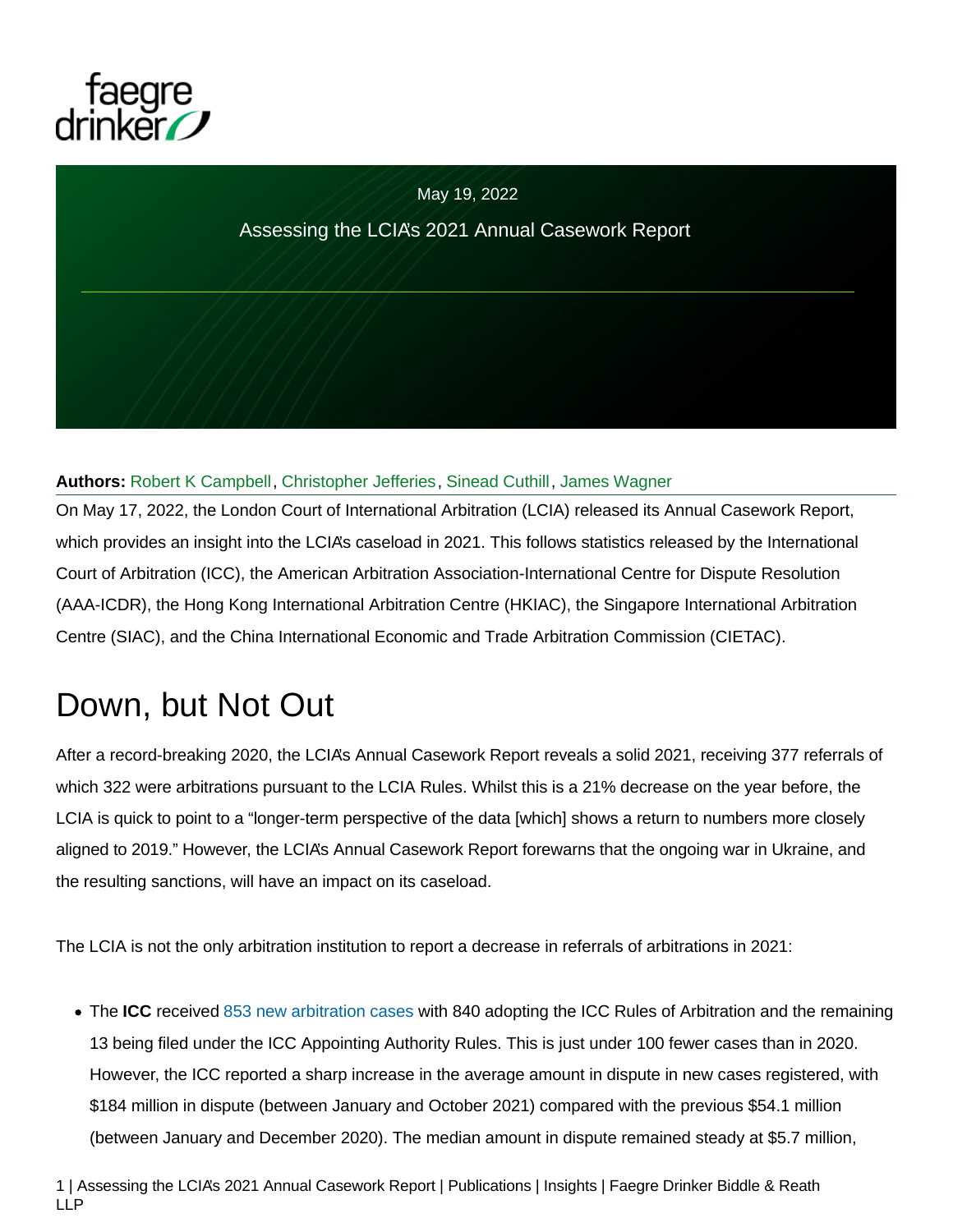similar to the previous \$5.6million in 2020.

- The **AAA-ICDR** administered [9,196 cases](https://www.adr.org/research) in 2021, a 4% reduction from 2020. The total claims fell just under \$3 billion from 2020, to \$15,286,121,813.
- The HKIAC received [277 arbitrations,](https://www.hkiac.org/about-us/statistics) a slight decrease on 2020's record-breaking year with 318 cases. A huge 81.6% of all arbitrations submitted to HKIAC in 2021 were international in nature, an increase from 72.3% in 2020.
- The SIAC, who celebrated its 30<sup>th</sup> anniversary in 2021, received [469 new cases.](https://www.siac.org.sg/newsite/index.php/70-articles-publication/190-annual-report) This is the fifth consecutive year that SIAC's caseload has exceeded 400 — but is a decrease from the 1,080 new cases received in 2020.
- The **CIETAC** accepted [4,071 new cases i](http://www.cietac.org/index.php?m=Article&a=show&id=18240&l=en)n 2021, 739 of which were "foreign-related cases." Bucking the trend, these statistics represent a steady increase of 13% on [2020's statistics](http://www.cietac.org.cn/index.php?m=Article&a=show&id=17433&l=en) and the first time the figures have exceeded 4,000[.http:](http:///)

The number of referrals have remained steady for many of the arbitration institutions, with relatively small decreases after a record-breaking 2020. These reports showcase the international nature of arbitration and the continued appetite for it as a dispute resolution mechanism. It remains to be seen what impact the invasion of Ukraine will have on 2022's numbers, but in an increasingly challenging geopolitical environment, the potential for conflict between international commercial entities seems rife.

# MEET THE AUTHORS



### [Robert K Campbell](https://www.faegredrinker.com/en/professionals/c/campbell-robert)

**Partner** 

[+44 \(0\) 20 7450 4550](tel:+44(0)2074504550) [London](https://www.faegredrinker.com/en/locations/london) [robert.campbell@faegredrinker.com](javascript:emailDisclaimer("robert.campbell",%20"faegredrinker.com"))

[+1 612 766 7150](tel:+16127667150)